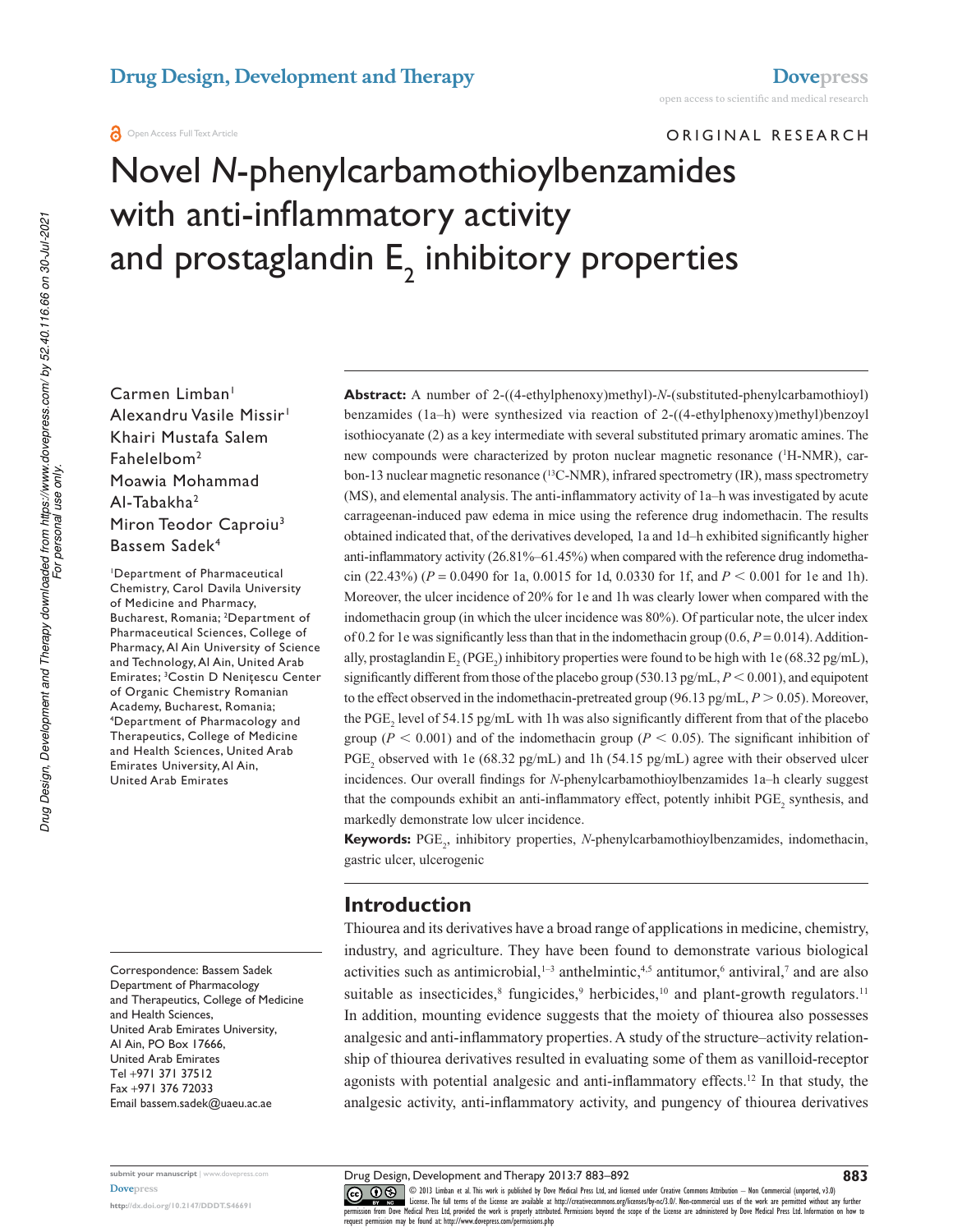Drug Design, Development and Therapy downloaded from https://www.dovepress.com/ by 52.40.116.66 on 30-Jul-2021<br>For personal use only. *Drug Design, Development and Therapy downloaded from https://www.dovepress.com/ by 52.40.116.66 on 30-Jul-2021 For personal use only.* were investigated in animal models via the writhing test, ear edema assay, and eye-wiping test, respectively.<sup>12</sup>

Moreover, thiourea derivatives containing partial cyproheptadine structure have been developed and screened for antitumor and anti-inflammatory activity, and were found to show stronger anti-inflammatory activity than ibuprofen in vivo in a xylene-induced ear swelling assay in mice.<sup>13</sup> Different chemical classes of thiourea have also been synthesized and found to exhibit good anti-inflammatory activity in carrageenan-induced paw edema (CPE) in a rat model.<sup>14,15</sup>

The constant medical use of nonsteroidal anti-inflammatory drugs to treat inflammation is limited since gastrointestinal adverse effects impair gastric ulcer healing.16,17 These gastrointestinal side effects are associated with prostaglandin  $E_2$  (PGE<sub>2</sub>) deficiency, which is caused by nonsteroidal anti inflammatory drugs due to the inhibition of cyclooxygenase (COX) that exists in two isoenzymes: the constitutively expressed COX-1 and the inducible COX-2.<sup>18</sup> Based on the aforementioned studies and as a part of our ongoing research, the pharmacological profile of thiourea derivatives drew our interest with a view to synthesizing several new compounds belonging to the thiourea class. The newly synthesized *N*-phenylcarbamothioylbenzamides (which we called 1a–h) were screened for anti-inflammatory and ulcerogenic sideeffect properties. Additionally,  $PGE_2$  inhibitory properties of the compounds were evaluated, since the inhibition of PGE<sub>2</sub> synthesis strongly correlates with anti-inflammatory and gastric ulcerogenic properties.<sup>18</sup>

# **Materials and methods** General

To chemically prepare the new compounds, all starter compounds used for the synthesis were variously procured from Merck & Co (Whitehouse Station, NJ, USA) and Sigma-Aldrich (St Louis, MO, USA). Freshly distilled 4-Ethylphenol was used and acetone was dried using potassium carbonate and then distilled. Dried ammonium thiocyanate treated by heating at 100°C was used in the reactions. The necessary liquid amines were dried with potassium hydroxide and afterwards distilled. Melting points were obtained with the aid of an Electrothermal 9100 capillary melting point apparatus in open capillary tubes (Bibby Scientific Ltd, Stone, UK); the values reported here are uncorrected. Elemental analysis was performed on a PerkinElmer 2400 Series II CHNS/O Analyzer (Waltham, MA, USA) and the results were within  $\pm 0.4\%$  of the theoretical values. The Fourier-transform infrared (FT-IR) spectra of the all synthesized compounds were run on a Bruker Vertex 70 FT-IR spectrometer (Bruker Corporation,  Billerica, MA, USA). Nuclear magnetic resonance (NMR) spectra were recorded employing a Varian Inova 400 instrument (Varian Medical Systems, Palo Alto, CA, USA) operating at 400.0 MHz for proton  $(^1H)$ -NMR, 100.0 MHz for carbon-13 ( $^{13}$ C)-NMR, and 376.3 MHz for fluorine-19 ( $^{19}$ F)-NMR. Mass spectrometry (MS) measurements were carried out on an Agilent 6540 Ultra High Definition Q-TOF instrument (Agilent Technologies, Santa Clara, CA, USA).

## **Chemistry**

### General procedure for the preparation of compounds titled 1a–h

The synthesis of the 2-(4-ethylphenoxymethyl)benzoic acid (3) and 2-(4-ethyl-phenoxymethyl)benzoyl chloride (4) have been previously reported.19,20 The compounds 1a–h were prepared by adding a solution of 2-(4-ethylphenoxymethyl)-benzoyl chloride (4) (0.01 mol) in acetone (15 mL) to a solution of ammonium thiocyanate (0.01 mol) in acetone (5 mL) to correct arylisothiocyanate 2 in situ. The reaction mixture was heated under reflux for 1 hour then cooled at room temperature. A solution of primary amine (0.01 mol) in acetone (2 mL) was added to the mixture and the mixture was again heated under reflux for 1 hour. After the cooled reaction mixture was poured into 500 mL water, the respective acylthiourea was precipitated out. The solid product was purified by recrystallization from isopropanol with active carbon. The data of  $H-MMR$ ,  $^{13}C-$ NMR, IR, MS, and elemental analysis for titled compounds 1a-h can be found in the Supplementary materials.

# Pharmacology

#### **Animals**

All experiments were performed in adult male Tuck Ordinary (TO) mice (Harlan UK Ltd, Blackthorn, UK).<sup>21</sup> Mice were group housed in the central animal facility of the College of Medicine and Health Sciences (United Arab Emirates University) on a 12-hour light–dark cycle (lights on at 6 am). Food and water were available ad libitum. Experiments were conducted in agreement with the United Arab Emirates University Institutional Animal Care and Use Committee guidelines (protocol no A7-13).

#### Anti-inflammatory activity: acute CPE

Male TO mice weighing 22–25 g were randomly divided into ten groups of five animals each. Freshly prepared 1% carrageenan in dimethyl sulfoxide (DMSO; 0.01 mL) was injected in the plantar site of the right hind paw of each mouse to induce acute inflammation. The first group remained the placebo control groups and received DMSO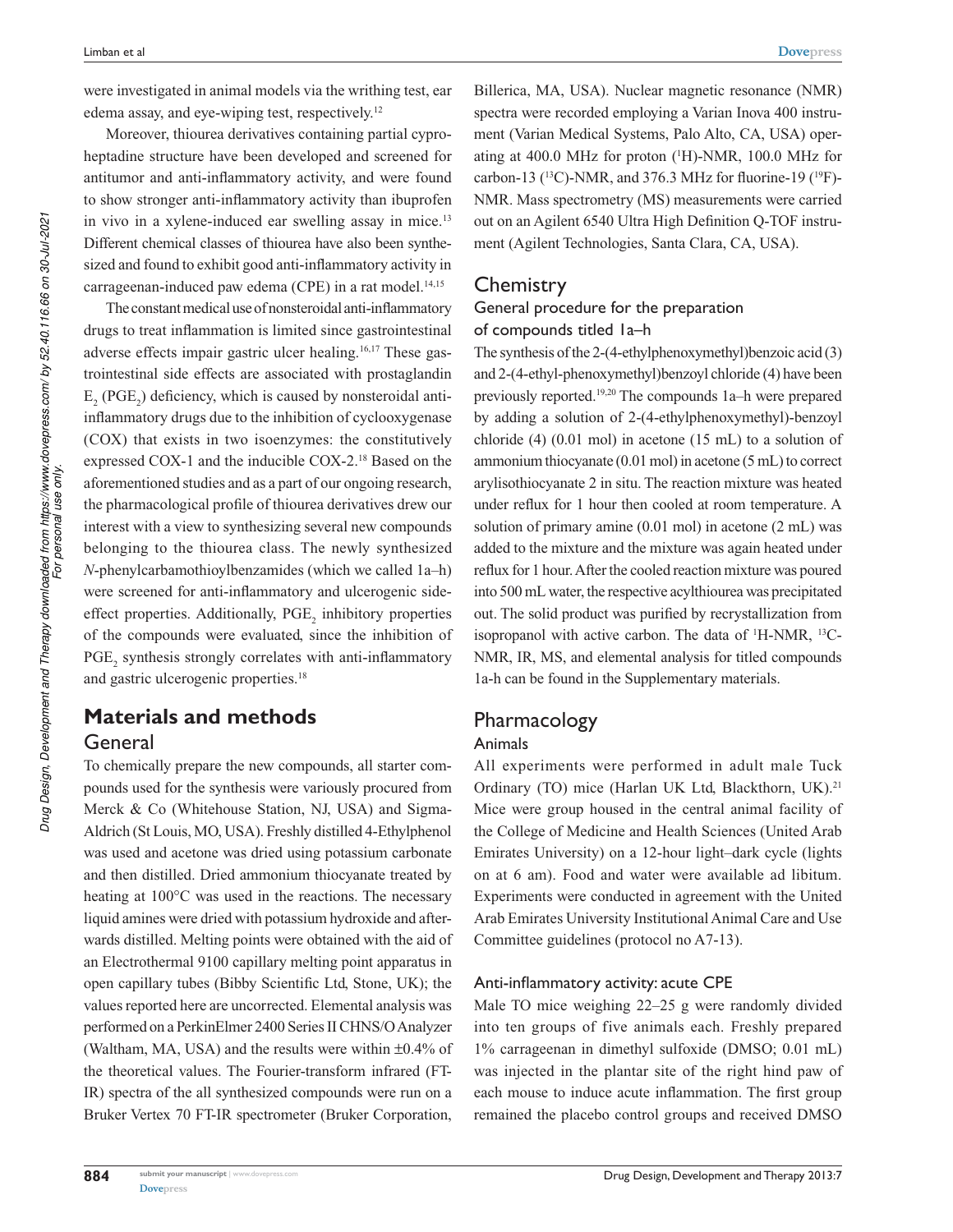(1.5%) only, while the second group received the reference drug indomethacin  $(0.028 \text{ mmol/kg})^{22}$  The remaining eight groups received test compounds 1a–h (0.028 mmol/kg, orally) dissolved in DMSO (1.5%) before induction of acute inflammation. The control and test compounds were administered orally by intubation gauge 1 hour before carrageenan injection. Right hind paw thicknesses were measured before and 3 hours after induction of inflammation by a vernier caliper to estimate the anti-edematous effects of the reference drug indomethacin and test compounds 1a–h. Percent inhibition of test compounds was calculated according to the following equation:

Anti-inflammatory activity  $(\%)=[(n-n')/n] \times 100, 1]$ 

in which "n" and "n′" indicate the difference in thickness between the first and second measurements of hind paws in the placebo control and test groups, respectively.<sup>23-27</sup> The results were expressed as mean ± standard error of the mean, and the significant difference between groups was tested by using one-way analysis of variance followed by Tukey's honestly significant difference test at  $P < 0.05$ .

#### **Ulcerogenicity**

Male TO mice weighing 22–25 g were divided into five groups of five animals each. The animals were fasted 18 hours before drug administration. The reference compound indomethacin (0.028 mmol/kg) and the test compounds 1a, 1e, and 1h (0.028 mmol/kg) were suspended in saline solution with the aid of few drops of Tween<sup>®</sup>80 (Sigma Aldrich) and were administered orally for 3 successive days (single dose/ day) to the fasted animals. The placebo control group was given saline with few drops of Tween 80. Four hours after the last dose, the animals were sacrificed and the stomachs were examined for the presence of lesions and erosions. The degree of ulcerogenicity was expressed in terms of: average number of ulcers per stomach, percentage incidence of ulcers, and ulcer index.<sup>28</sup>

### Measurement of  $\mathsf{PGE}_2$  level

PGE<sub>2</sub> level measurement was undertaken using the previously described 6-day-old air-pouch standard method in mice.29–31 Male TO mice weighing 22–25 g were divided into five groups of five animals each. The air pouch was induced as follows: on the first day of the experiment, 5 mL of air was injected subcutaneously in the back of each animal. Three days later, the air pouch was reinforced with 2.5 mL of air. Then, on Day 6, and before injecting the pouch with

 carrageenan (1 mL of 1% solution in saline), three groups of animals were pretreated orally with test compounds 1a, 1e, and 1h at a dose of 0.028 mmol/kg body weight, the positive control group was pretreated with the reference drug indomethacin (0.028 mmol/kg) suspended in saline solution with the aid of few drops of Tween 80, and the placebo control group was pretreated with sterile saline. All injections were conducted under light ether anesthesia. Then, 1 hour after the carrageenan injection, animals were lightly anaesthetized with ether and the contents of the pouch were aspirated using a Pasteur pipette and transferred into graduated plastic tubes kept in ice. The bulk of the exudate was frozen and stored at −20 $^{\circ}$ C until required for PGE<sub>2</sub> assay. PGE<sub>2</sub> was measured using an enzyme-linked immunosorbent assay (ELISA) technique using a  $PGE_2$  assay kit (Prostaglandin  $E_2$  EIA Kit- Monoclonal, Cayman Chemical Item Number: 514010; Cayman Chemical Company, Ann Arbor, MI, USA) according to the manufacturer's specifications. Data were collected, checked, and revised. Quantitative variables from normal distribution were expressed as means ± standard error of the mean. The significant difference between groups was tested using one-way analysis of variance followed by Tukey's honestly significant difference test at  $P < 0.05$ .

#### **Acute toxicity**

The acute toxicity of the most promising compounds (1e and 1h) was determined using standard methods.<sup>32</sup> Male TO mice weighing 22–25 g were divided into three groups of six mice each. The test compounds, which were dissolved in DMSO (1.5%), were injected intraperitoneally at a dose of 60 mg/kg in the first group, 120 mg/kg in the second group, and 150 mg/kg in the third group. Toxic signs and the mortality rate in each group were recorded 48 hours after drug administration.

# **Results Chemistry**

In the present study, new 2-((4-ethylphenoxy)methyl)-*N*- (substituted-phenylcarbamothioyl) benzamides (1a–h) were synthesized by allowing 2-((4-ethylphenoxy)methyl)benzoyl isothiocyanate (2), as the key intermediate, to react with variously substituted primary aromatic amines in a 1:1 molar ratio. The new compounds were synthesized by a series of reactions as shown in Figure 1.

#### Pharmacology

The results obtained from the CPE test indicate that 1a and 1d–h exhibited significantly higher anti-inflammatory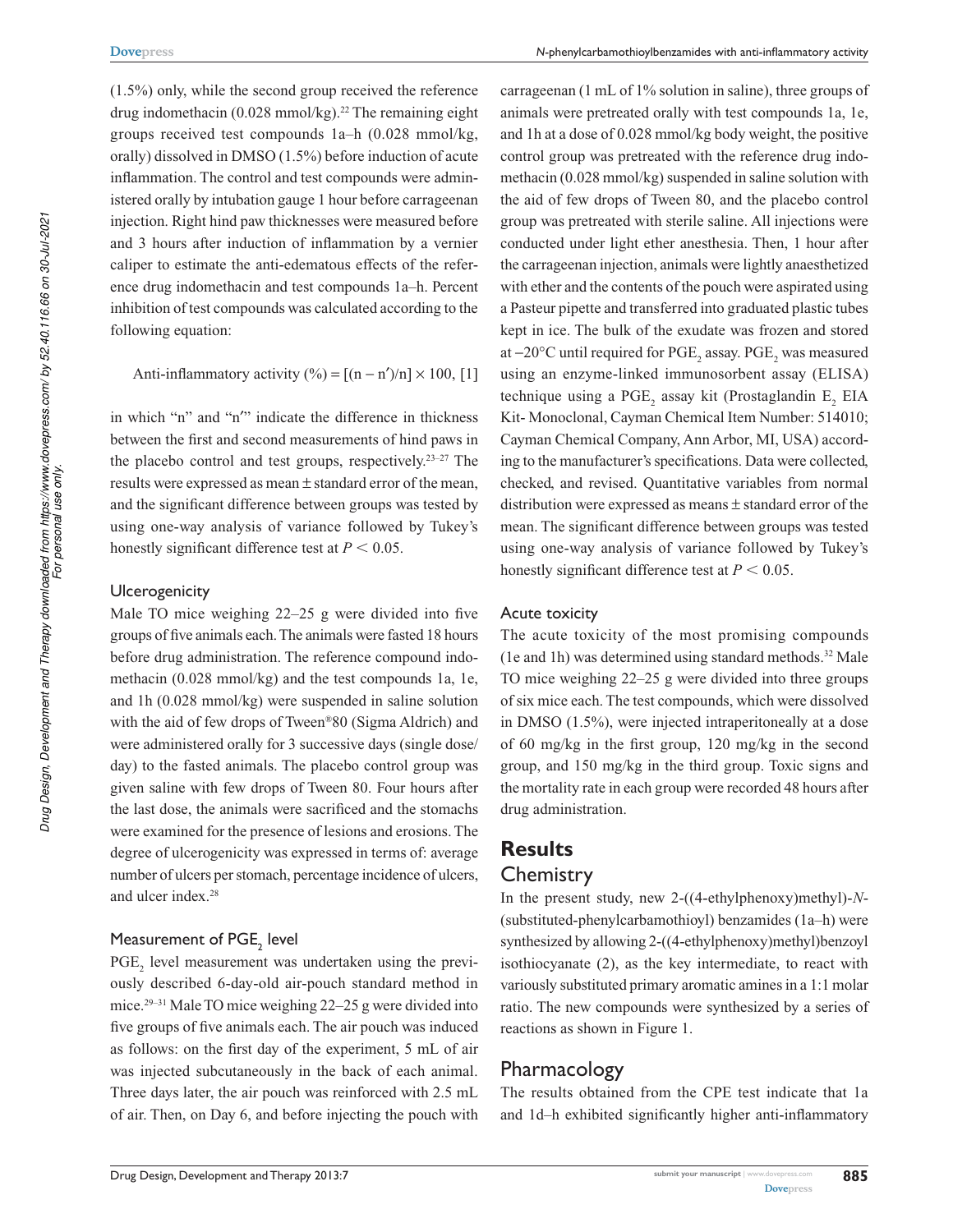

**Figure 1** synthetic pathway for the new *N*-phenylcarbamothioylbenzamides 1a–h.

 activity (23.85%–61.45%) compared with the reference drug indomethacin (22.43%) (*P* = 0.049 for 1a, 0.0015 for 1d, and 0.033 for 1f; *P* = 0.00067 for 1e and 0.00081 for 1h). Notably, 1e and 1h showed the most potent antiinflammatory activity (61.45% and 51.76%, respectively). The data observed for ulcerogenic properties clearly demonstrate that ulcerogenic potentials (ulcer incidence of 20% for 1e and 1h) were lower than those of the standard drug indomethacin (ulcer incidence of 80%). In particular, compound 1e, with an ulcer index of 0.2, showed significantly reduced ulcerogenicity when compared with indomethacin (ulcer index  $0.6, P = 0.014$ ). Moreover,  $PGE_2$  inhibition was found to be highest with 1e and 1h, which were found to have  $PGE_2$  levels of 68.32 pg/mL and 54.15 pg/mL, respectively. Notably, the  $\mathrm{PGE}_2$  inhibition of 1h was significantly different from that of the placebo control group ( $P < 0.001$ ) and the indomethacin group, which decreased  $PGE_2$  synthesis to a level of 96.13 pg/mL ( $P < 0.05$ ). The significant inhibition of PGE<sub>2</sub> observed with 1a, 1e, and 1h (106.31 pg/mL, 68.32 pg/ mL, and 54.15 pg/mL, respectively) agree with the observed ulcer incidences of 80%, 20%, and 20%, respectively.

In addition, the acute toxicity of the most promising antiinflammatory derivatives (1e and 1h) was observed closely, and there was no morbidity or mortality in mice at a dose of up to 150 mg/kg (body weight); that is, up to tenfold of the used effective dose. Further, during the 48-hour observation period, neither physical energy levels nor food and water intake were influenced, suggesting a good safety profile of the developed compounds.

### **Discussion Chemistry**

The new *N*-phenylcarbamothioylbenzamides 1a–h were white or light yellow crystalline solids. Although soluble at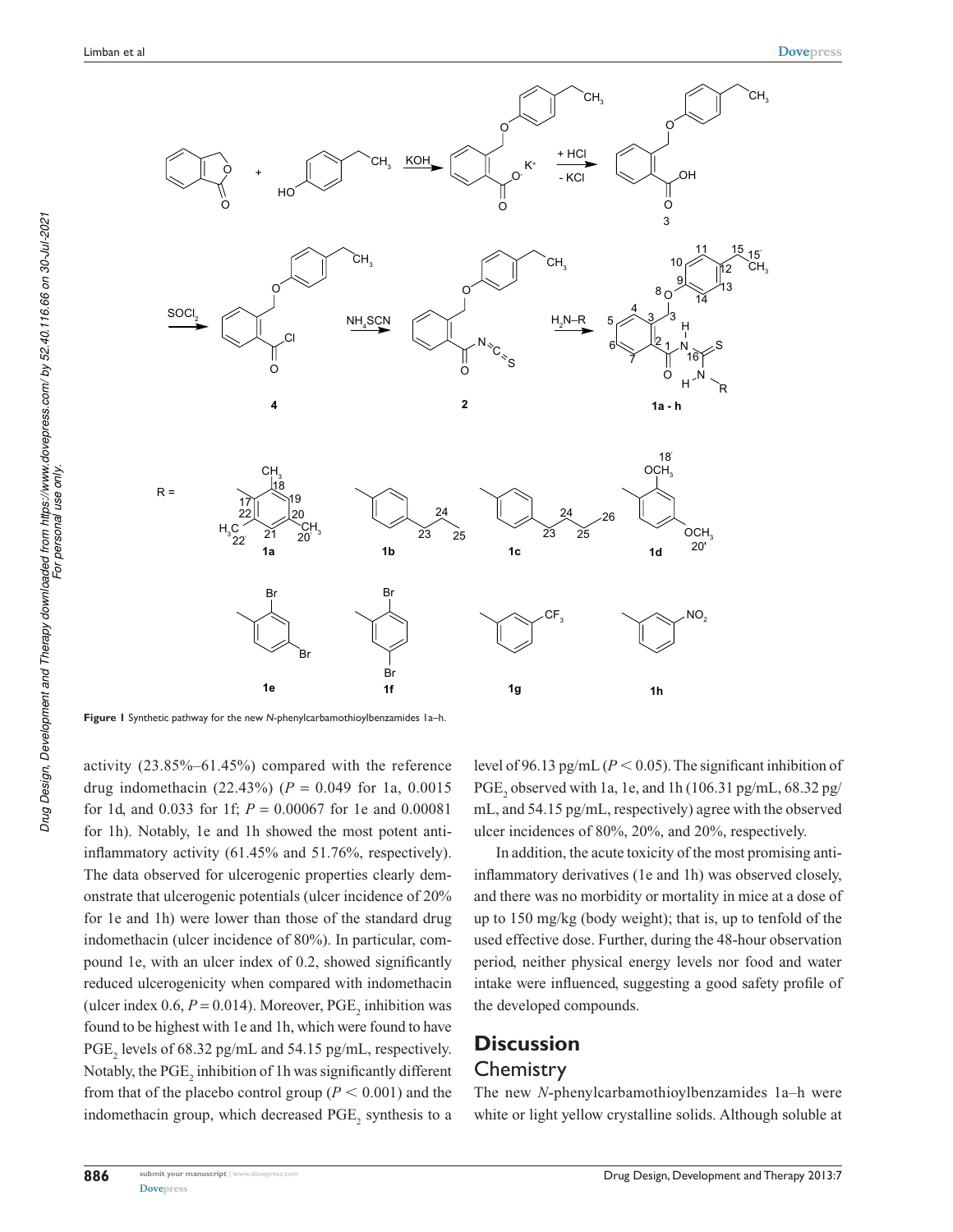room temperature in DMSO or organic solvents like acetone and chloroform, they are soluble only when heated in lower alcohols, benzene, toluene, and xylene, and absolutely insoluble in water. The chemical structures of the newly synthesized compounds 1a–h were revealed by <sup>1</sup>H-NMR, <sup>13</sup>C-NMR, IR, mass spectrometry, and elemental analysis spectral studies, which confirmed the proposed structures. The IR bands were given as: "w," weak; "m," medium; "s," strong; "vs," very strong. The IR spectra provide valuable information regarding the nature of functional groups. The titled compounds were characterized mainly using the N–H of amide and the thioamide group, C–H of the methyl group, C–H of the methylene group, alkyl-aryl-ether, and the C=O and C=S bands. The IR spectra showed the expected frequencies of the vN-H of the amide group  $(3,357-3,349 \text{ cm}^{-1})$  and the vN-H of the thioamide group  $(3,178-3,117 \text{ cm}^{-1})$ . The absorption bands for the antisymmetric stretching vibrations, the νC–H of the methyl and methylene groups, appeared at 2,971–2,958 cm<sup>-1</sup> and 2,918–2,934 cm<sup>-1</sup>, respectively. These bands are typical for aromatic compounds containing some saturated carbon. The medium-strong νC=O band appeared at  $1,693-1,669$  cm<sup>-1</sup>, which is lower than that of ordinary carbonyl absorption  $(1,730 \text{ cm}^{-1})$ ; this may be attributed to the formation of hydrogen bonds. The IR spectra of the target compounds showed very strong characteristic absorption of the vN–H amide group in the range of  $1,503-1,516$  cm<sup>-1</sup>. These compounds also showed typical alkyl-aryl ether at  $1,248-1,223$  cm<sup>-1</sup> for the antisymmetric vibration and 1,044–1,026 cm–1 for the symmetric one. The spectra showed absorption bands at  $1,159-1,176$  cm<sup>-1</sup>, which can be attributed to the νC=S stretching frequency.

The chemical structures of the developed compounds were also supported by NMR spectra. The new *N*-phenylcarbamothioylbenzamides were dissolved in DMSO-d6 and the chemical shift values, expressed in ppm, were referenced downfield to tetramethylsilane for <sup>1</sup>H-NMR and <sup>13</sup>C-NMR and upfield to trichlorofluoromethane for <sup>19</sup>F-NMR and the constants (J) values in Hz. The chemical shifts for hydrogen and carbon atoms were also established by gradient correlation spectroscopy, gradient heteronuclear multiple bond coherence (GHMBC), and gradient heteronuclear single quantum coherence (GHSQC) experiments. As explained in the "Chemistry" subsection of "Methods and materials," the <sup>1</sup>H-NMR data are reported in the following order: chemical shifts, multiplicity, the coupling constants, number of protons and signal/ atom attribution. The apparent resonance multiplicity is described as: s (singlet), d (doublet), t (triplet), q (quartet), qv (quartet), sxt (sextet), m (multiplet), dd (double doublet),

td (triple doublet), and br (broad) signal. For the <sup>13</sup>C-NMR data the order is: chemical shifts, the coupling constants in some cases, and signal/atom attribution  $(Cq)$ . In the <sup>1</sup>H-NMR spectra, the titled compounds exhibited broad signal in the ranges 12.56–11.81 ppm and 12.12–11.67 ppm, which were assigned to the NH protons. Generally, the NMR signal of NH protons for amides is observed in the range of 9–10 ppm. The low-field shift of the signal for the proton can be attributed to the de-shielding effect of the electron-withdrawing carbonyl and thiocarbonyl groups and hydrogen bonds. The ethyl group protons appear as a triplet  $(-CH<sub>3</sub>)$  at 2.54–2.50 ppm and as a quartet  $(-CH_2^-)$  at 1.13–1.11 ppm. <sup>13</sup>C-NMR spectra showed the peaks at about  $\delta$  180.38–178.28 ppm for C=S. The carbon atom of the carbonyl group appeared at δ 169.99–170.78 ppm, due to the existence of the intramolecular hydrogen bond related to the carbonyl oxygen atom. The mass spectra of all the analyzed compounds showed the molecular ion peaks. The peak at m/z 239.1 is derived from the 2-(4-ethylphenoxymethyl)benzoyl cation.

#### Pharmacology

The results obtained from the CPE test model indicate that, of the derivatives developed, 1e and 1h demonstrated the most potent anti-inflammatory activity (61.45% and 51.76%, respectively) when compared with reference the drug indomethacin  $(22.43\%) (P < 0.005)$  (Figure 2).



**Figure 2** Percent inhibition of carrageenan paw edema for *N*-phenylcarbamothioylbenzamides 1a-h in mice.<sup>8</sup>

Notes: <sup>a</sup>Doses administered: indomethacin and test compounds 1a-h (0.028 mmol). Percentage of inhibition of edema expressed as means of five replicates  $\pm$  standard error of the mean. \*Significantly statistically different from IND group (*P* = 0.049 for 1a, 0.0015 for 1d, and 0.033 for 1f); \*\*significantly statistically different from IND group and groups treated with 1a (*P* = 0.0014 for 1e and 0.0022 for 1h), 1b, 1c, and 1d (*P* = 0.031 for 1e), 1f (*P* = 0.026 for 1e), and 1g (*P* = 0.0011 for 1h); #no activity observed.

Abbreviations: CON, placebo control; IND, positive control.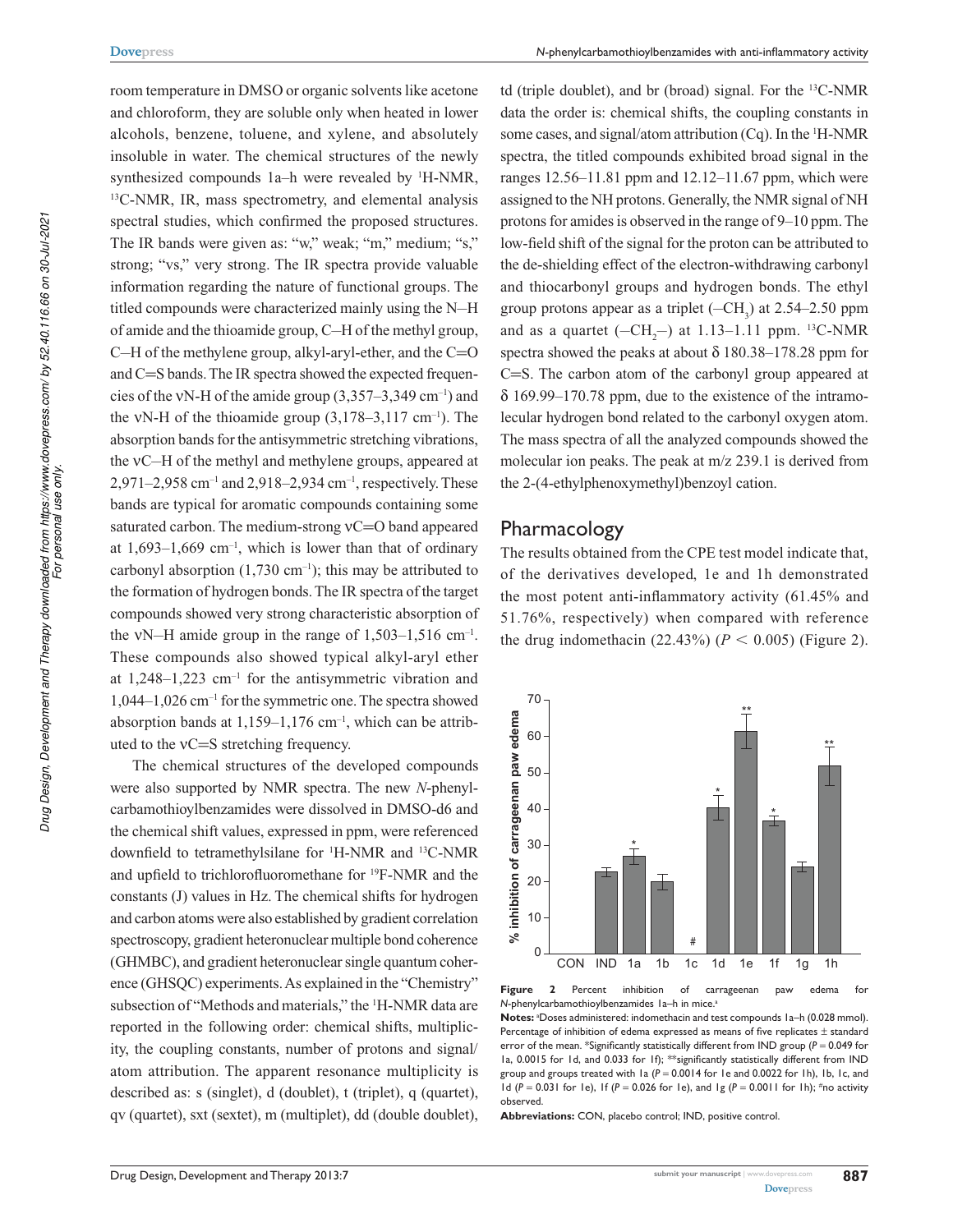Drug Design, Development and Therapy downloaded from https://www.dovepress.com/ by 52.40.116.66 on 30-Jul-2021<br>For personal use only. *Drug Design, Development and Therapy downloaded from https://www.dovepress.com/ by 52.40.116.66 on 30-Jul-2021 For personal use only.* Since *N*-phenylcarbamothioylbenzamide derivatives with (*N*-2,4-dibromophenyl)-(1e) and *N*-(3-nitrophenyl) substituent (1h) showed the most potent anti-inflammatory activity of the current series, it was surmised that modulation of the C20 position might greatly affect the anti-inflammatory activity of the compounds investigated. This was demonstrated by the anti-inflammatory results obtained, which were significantly decreased through prolongation of the C20-positioned alkyl chain to *n-*propyl or *n-*butyl in compounds 1a (26.81%), 1b (19.79%), and 1c (no anti-inflammatory activity). Importantly, our results show that anti-inflammatory activity was achieved by small-sized substitution as present in 1a (methyl moiety) with an anti-inflammatory activity of 26.81%, an activity comparable to that of the reference drug indomethacin  $(22.43\%)$  ( $P > 0.05$ ). The same observation of decrease in anti-inflammatory activity was obtained by shifting one bromo substituent from the C20 to C21 position, as achieved by comparing compound 1e and 1f with 61.45% and 36.68%, respectively ( $P < 0.005$ ). An explanation for the observed activities of 1a–c and 1e–f might be the alteration in pharmacokinetic profile in accordance with the changes in the substitution pattern of the respective *N*-phenylcarbamothioylbenzamide derivative.

The ulcerogenic properties for the most active derivatives, 1e and 1h, clearly indicate that ulcerogenic potentials – with ulcer incidence of 20% for 1e and 1h, as well as the ulcer indices of  $0.20 \pm 0.02$  and  $0.40 \pm 0.12$ , respectively – were significantly reduced when compared with the reference drug indomethacin, which had an ulcer incidence of 80% and ulcer index of 0.6 ( $P < 0.05$ ) (Table 1). Interestingly, the results observed for 1a, with an ulcer incidence of 80% and ulcer index of  $0.50 \pm 0.16$ , were comparable to those for the reference drug indomethacin and in agreement with the obtained moderate anti-inflammatory effect in the CPE test model (26.81%, Table 1 and Figure 2).

Table I Effect of indomethacin and compounds 1a, 1e, and 1h on ulcerogenic properties

|            | Compound Ulcer incidence, Ulcer index, |                                | ℅         |
|------------|----------------------------------------|--------------------------------|-----------|
|            | number/group                           | mean $\pm$ SEM (mm)            | incidence |
| <b>IND</b> | 4/5                                    | $0.60 \pm 0.11$                | 80        |
| 1a         | 4/5                                    | $0.50 \pm 0.16$                | 80        |
| l e        | 1/5                                    | $0.20 \pm 0.02$ <sup>a,b</sup> | 20        |
| -l h       | 1/5                                    | $0.40 \pm 0.12$                | 20        |

Notes: <sup>a</sup>Significantly statistically different from IND values (P = 0.001); bignificantly statistically different from 1a ( $P = 0.009$ ).

Abbreviations: IND, indomethacin; SEM, standard error of the mean.



**Figure 3** Inhibition of prostaglandin  $E_{2}$  (PGE<sub>2</sub>) by test compounds 1a, 1e, and 1h.  ${\sf Notes}\!$  Percent inhibition of PGE<sub>2</sub> synthesis expressed as means of five replicates  $\pm$ standard error of the mean. Doses administered: indomethacin and test compounds 1a, 1e, and 1h (0.028 mmol/kg). \*significantly statistically different from CON group  $(P < 0.001)$ ; <sup>#</sup>significantly statistically different from IND group ( $P = 0.040$ ) and 1a  $(P < 0.001)$ .

Abbreviations: CON, placebo control; IND, positive control.

 $PGE_2$  inhibitory properties were determined for compounds 1a, 1e, and 1h, in comparison to the reference drug indomethacin. The results were in agreement with the anti-inflammatory observations. The inhibition of PGE<sub>2</sub> synthesis was found to be high with 1e and 1h, which had PGE<sub>2</sub> levels of 68.32 pg/mL and 54.15 pg/mL, respectively, and was significantly different from the other derivatives and indomethacin, which had a  $PGE_2$  level of 96.13 pg/mL  $(P < 0.05)$  (Figure 3).

The comparison of the chemical structures of 1e and 1h with that of known COX-2 inhibitors (celecoxib, valdecoxib, and lumiracoxib) was of interest because of their reduced ulcerogenic potential; however, there were no structural similarities to which to attribute the reduction in the ulcerogenic effects.

#### **Conclusion**

The developed *N*-phenylcarbamothioylbenzamides 1a–h showed moderate to high anti-inflammatory activity in the CPE test, potent inhibition of  $PGE<sub>2</sub>$ , and low ulcerogenic properties. In particular, the compounds with *N*-(2,4 dibromophenyl)- and *N*-(2-nitrophenylcarbamothioyl) benzamide substitution, 1e and 1h, respectively, significantly improved in vivo anti-inflammatory potency, potently inhibited  $PGE_2$  synthesis, and were endowed with low ulcerogenicity, proving that the newly developed class form potential candidates for further pharmacological investigation as well as assays on appropriate cell lines to validate their intrinsic cytotoxicity.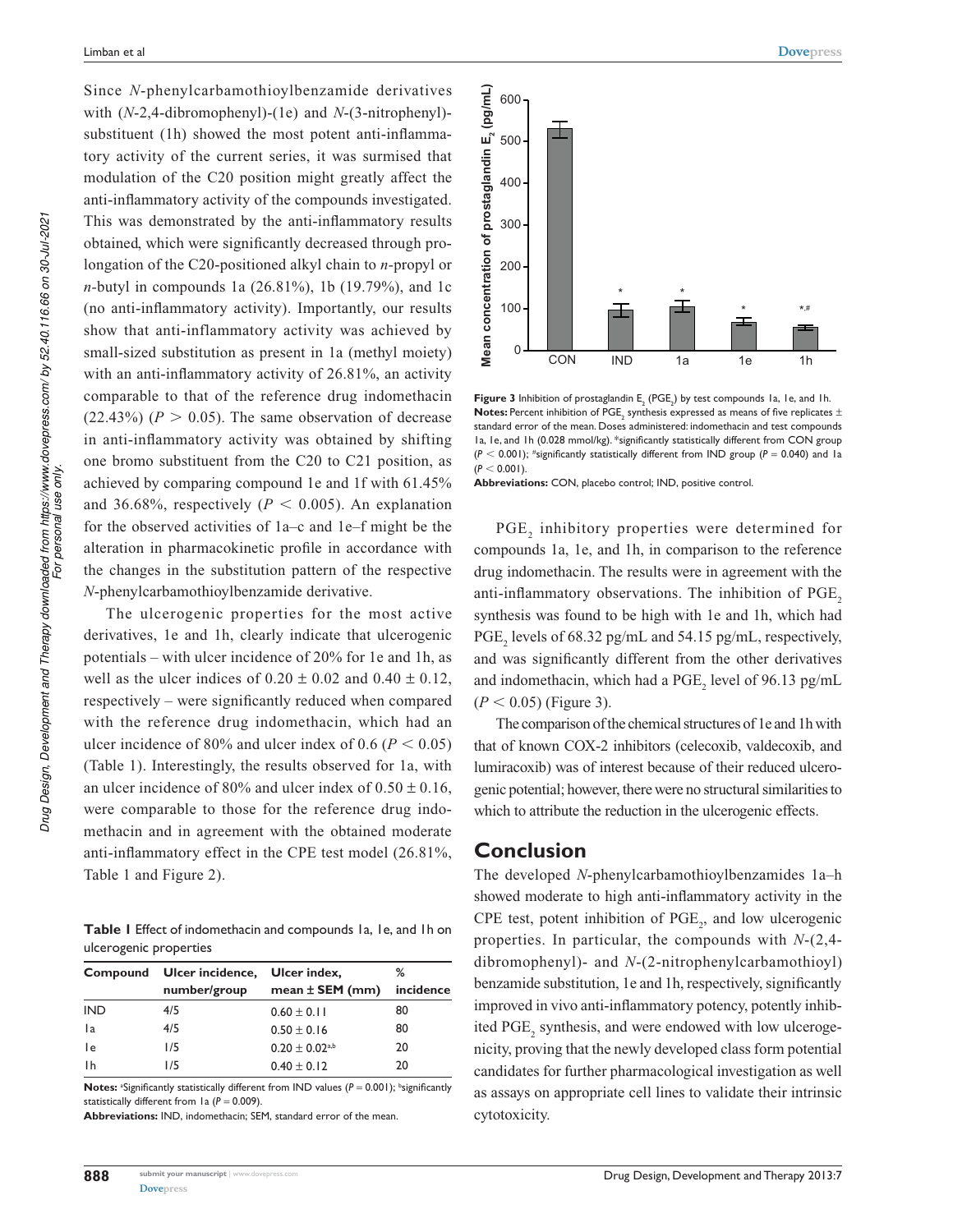# **Acknowledgments**

The authors of this manuscript highly appreciate the financial support for this project provided by the Department of Pharmaceutical Sciences, College of Pharmacy, Al Ain University of Science and Technology, and by the College of Medicine and Health Sciences, United Arab Emirates University.

The authors would also like to acknowledge Dr Sayed Mohammed Nurulain for his technical assistance.

### **Disclosure**

The authors declare no conflicts of interest in this work other than the financial support received for this study, as outlined in the "Acknowledgments."

#### **References**

- 1. Gülkok Y, Biçer T, Kaynak Onurdag F, Özgen S, Şahin MF, Doğruer DS. Synthesis of some new urea and thiourea derivatives and evaluation of their antimicrobial activities. *Turkish Journal of Chemistry*. 2012;36:279–291.
- 2. Struga M, Rosolowski S, Kossakowski J, Stefanska J. Synthesis and microbiological activity of thiourea derivatives of 4-azatricyclo[5.2.2.0(2,6)]undec-8-ene-3,5-dione. *Arch Pharm Res*. 2010;33(1):47–54.
- 3. Liav A, Angala SK, Brennan PJ, Jackson M. N-D-aldopentofuranosyl-N′-[p-(isoamyloxy)phenyl]-thiourea derivatives: potential anti-TB therapeutic agents. *Bioorg Med Chem Lett*. 2008;18(8):2649–2651.
- 4. Walchshofer N, Delabre-Defayolle I, Paris J, Petavy AF. In vivo morphological damage induced by a new benzimidazole prodrug in Echinococcus multilocularis metacestodes. *J Pharm Sci*. 1990;79(7): 606–608.
- 5. Mishra A, Srivastava K, Tripathi R, Puri SK, Batra S. Search for new pharmacophores for antimalarial activity. Part III: synthesis and bioevaluation of new 6-thioureido-4-anilinoquinazolines. *Eur J Med Chem*. 2009;44(11):4404–4412.
- 6. Çıkla P, Küçükgüzel ŞG, Küçükgüzel I, et al. Synthesis and evaluation of antiviral, antitubercular and anticancer activities of some novel thioureas derived from 4-aminobenzohydrazide hydrazones. *Marmara Eczacılık Dergisi* [Marmara Pharmaceutical Journal]. 2010;14(1): 13–20.
- 7. Patel RB, Chikhalia KH, Pannecouque C, de Clercq E. Synthesis of novel PETT analogues: 3,4-dimethoxy phenyl ethyl 1,3,5-triazinyl thiourea derivatives and their antibacterial and anti-HIV studies. *J Braz Chem Soc*. 2007;18(2):312–321.
- 8. Kayser H, Eilinger P. Metabolism of diafenthiuron by microsomal oxidation: procide activation and inactivation as mechanisms contributing to selectivity. *Pest Manag Sci*. 2001;57(10):975–980.
- 9. Ramadas K, Suresh G, Janarthanan N, Masilamani S. Antifungal activity of 1,3-disubstituted symmetrical and unsymmetrical thioureas. *Pest Manag Sci*. 1998;52(2):145–151.
- 10. Ke SY, Xue SJ. Synthesis and herbicidal activity of N-(o-fluorophenoxy-acetyl) thioureas derivatives and related fused heterocyclic compounds. *Arkivoc*. 2001;10:63–68.
- 11. Kumar S, Awasthi V, Kanwar JK. Influence of growth regulators and nitrogenous compounds on in vitro bulblet formation and growth in oriental lily. *Horticultural Science (Prague)*. 2007;34(2):77–83.
- 12. Lee J, Kim J, Kim SY, et al. N-(3-Acyloxy-2-benzylpropyl)-N′-(4 hydroxy-3-methoxybenzyl) thiourea derivatives as potent vanilloid receptor agonists and analgesics. *Bioorg Med Chem*. 2001;9(1): 19–32.
- 13. Liu W, Zhou J, Zhang T, et al. Design and synthesis of thiourea derivatives containing a benzo[5,6]cyclohepta[1,2-b]pyridine moiety as potential antitumor and anti-inflammatory agents. *Bioorg Med Chem Lett*. 2012;22(8):2701–2704.
- 14. Cherala S, Lingabathula H, Ganta R, Ampati S, Manda S. Synthesis and anti-inflammatory activity of a novel series of diphenyl-1,2,4-triazoles and related derivatives. *J Chem*. 2012;9(4):2510–2515.
- 15. Amr AE, Sabry NM, Abdulla MM. Synthesis, reactions, and antiinflammatory activity of heterocyclic systems fused to a thiophene moiety using citrazinic acid as synthon. *Monatshefte für Chemie – Chemical Monthly*. 2007;138(7):699–707.
- 16. Wang JY, Yamasaki S, Takeuchi K, Okabe S. Delayed healing of acetic acid-induced gastric ulcers in rats by indomethacin. *Gastroenterology*. 1989;96(2 Pt 1):393–402.
- 17. Konturek PK, Brzozowski T, Konturek SJ, Dembiński A. Role of epidermal growth factor, prostaglandin, and sulfhydryls in stress-induced gastric lesions. *Gastroenterology*. 1990;99(6):1607–1615.
- 18. Takeuchi K. Pathogenesis of NSAID-induced gastric damage: importance of cyclooxygenase inhibition and gastric hypermotility. *World J Gastroenterol*. 2012;18(18):2147–2160.
- 19. Limban C, Missir AV, Chirita IC, Neagu AF, Draghici C, Chifiriuc MC. Synthesis and antimicrobial evaluation of some new 2-(4-fluoro phenoxymethyl) benzoic acid thioureides. *Revista de Chimie (Bucharest)*. 2011;62:168–173.
- 20. Limban C, Marutescu L, Chifiriuc MC. Synthesis, spectroscopic properties and antipathogenic activity of new thiourea derivatives. *Molecules*. 2011;16(9):7593–7607.
- 21. Bahi A, Sadek B, Schwed SJ, Walter M, Stark H. Influence of the novel histamine H3 receptor antagonist ST1283 on voluntary alcohol consumption and ethanol-induced place preference in mice. *Psychopharmacology (Berl)*. 2013;228(1):85–95.
- 22. Koo HJ, Lim KH, Jung HJ, Park EH. Anti-inflammatory evaluation of gardenia extract, geniposide and genipin. *J Ethnopharmacol*. 2006;103(3):496–500.
- 23. Komeshima N, Osowa T, Nishitoba T, Jinno Y, Kiriu T. Synthesis and anti-inflammatory activity of antioxidants, 4-alkylthio-o-anisidine derivatives. *Chem Pharm Bull (Tokyo)*. 1992;40(2):351–356.
- 24. Winter CA, Risley EA, Nuss GW. Carrageenin-induced edema in hind paw of the rat as an assay for antiiflammatory drugs. *Proc Soc Exp Biol Med*. 1962;111:544–547.
- 25. Ackrell J, Antonio Y, Franco F, et al. Synthesis and antiinflammatory activity of 6,11-dihydro-11-oxodibenzo[b,e]thiepinalkanoic acids and related compounds. *J Med Chem*. 1978;21(10):1035–1044.
- 26. Dunn, JP, Muchowski JM, Nelson PH. Antiinflammatory 5,6-dihydro-11-oxodibenz[b,e]azepine-3-acetic acids. *J Med Chem*. 1981;24(9): 1097–1099.
- 27. Erol DD, Sunal R, Duru S. Synthesis and screening of analgesic and anti-inflammatory activity of 6-acyl-3-(4-substituted benzoylmethyl)- 2(3H)-benzoxazolones. *Arzneimittelforschung*. 1990;40(4):478–480.
- 28. Barsoum FF, Hosni HM, Girgis AS. Novel bis(1-acyl-2-pyrazolines) of potential anti-inflammatory and molluscicidal properties. *Bioorg Med Chem*. 2006;14(11):3929–3937.
- 29. Khayyal MT, El-Ghazaly MA, Abdallah DM, Okpanyi SN, Kelber O, Weiser D. Mechanisms involved in the anti-inflammatory effect of a standardized willow bark extract. *Arzneimittelforschung*. 2005;55(11):677–687.
- 30. Edwards JC, Sedgwick AD, Willoughby DA. The formation of a structure with the features of synovial lining by subcutaneous injection of air: an in vivo tissue culture system. *J Pathol*. 1981;134(2):147–156.
- 31. Rasheed A, Kumar CK, Mishra A. Synthesis, hydrolysis studies and phamacodynamic profiles of amide prodrugs of dexibuprofen with amino acids. *J Enzyme Inhib Med Chem*. 2011;26(5):688–695.
- 32. Bekhit AA, Fahmy HT. Design and synthesis of some substituted 1H-pyrazolyl-oxazolidines or 1H-pyrazolyl-thiazolidines as antiinflammatory-antimicrobial agents. *Arch Pharm (Weinheim)*. 2003;336(2):111–118.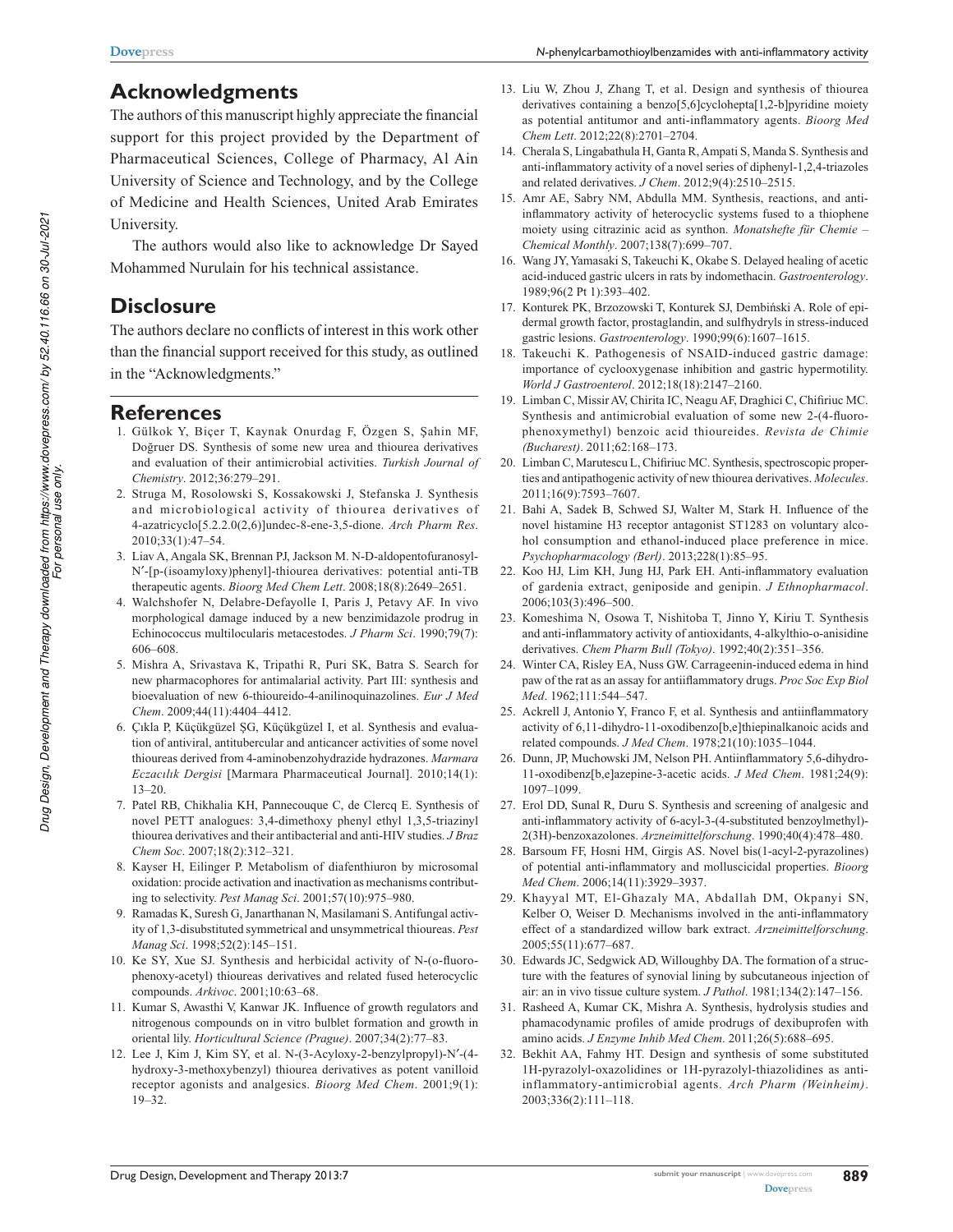# **Supplementary materials** Key to data

The new *N*-phenylcarbamothioylbenzamides were dissolved in DMSO-d6 and the chemical shift values, expressed in ppm, were referenced downfield to tetramethylsilane for <sup>1</sup>H-NMR and <sup>13</sup>C-NMR and upfield to trichlorofluoromethane for <sup>19</sup>F-NMR and the constants (J) values in Hz. In the next paragraphs, the 1H-NMR data are reported in the following order: chemical shifts, multiplicity, the coupling constants, number of protons and signal/atom attribution. The apparent resonance multiplicity is described as: s (singlet), d (doublet), t (triplet), q (quartet), qv (quartet), sxt (sextet), m (multiplet), dd (double doublet), td (triple doublet), and br (broad) signal. For the <sup>13</sup>C-NMR data, the order is: chemical shifts, the coupling constants in some cases, and signal/atom attribution (quaternary carbon [Cq]). The explanation of the notes is as follows: J, coupling constant (Hz); IR, infrared; mp, melting point; ATR, attenuated total reflectance; MS, mass spectrometry; Anal calcd, elemental analysis calculated; MH+, pseudomolecular ion; S, sulfur; C, carbon; H, hydrogen; N, nitrogen; m/z, mass/charge ratio; GHMBC, gradient heteronuclear multiple bond coherence; GHSQC, gradient heteronuclear single quantum coherence; w, weak; m, medium; s, strong; vs, very strong.

# $2-((4-Ethylphenoxy)$ methyl $)-N-(2,4,6$ trimethylphenylcarbamothioyl)benzamide (1a)

Yield 77%; mp 139°C-141°C; <sup>1</sup>H-NMR (hexadeuteriodimethyl sulfoxide [DMSO-d6]): 11.81 (br s, 1H, NH), 11.67 (br s, 1H, NH), 7.62 (dd, J = 1.4 Hz, J = 7.4 Hz, 1H, H-7), 7.59  $(dd, J = 1.6 Hz, J = 7.4 Hz, 1H, H-4), 7.55 (td, J = 1.4 Hz,$  $J = 7.4$  Hz, 1H, H-5), 7.47 (td,  $J = 1.6$  Hz,  $J = 7.5$  Hz, 1H,  $H=6$ ), 7.06 (d, J = 8.6 Hz, 2H, H-11, H-13), 6.90 (d, J = 8.6 Hz, 2H, H-10, H-14), 6.89 (s, 2H, H-19, H-21), 5.25 (s, 2H, H-8), 2.50 (q, J = 7.6 Hz, 2H, H-15), 2.24 (s, 3H, H-20′), 2.07 (s, 6H, H-18', H-22'), 1.11 (t, J = 7.6 Hz, 3H, H-15'); <sup>13</sup>C-NMR (DMSO-d6): 180.38 (C-16), 170.06 (C-1), 156.28 (C-9), 136.49 (Cq), 136.23 (Cq), 135.61 (Cq), 134.69 (C-18, C-22), 133.69 (Cq), 133.50 (Cq), 130.92 (C-5), 128.81 (C-4), 128.62 (C-11, C-13), 128.51 (C-19, C-21), 128.45 (C-7), 127.89 (C-6), 114.60 (C-10, C-14), 67.61 (C-8), 27.31 (C-15), 20.53 (C-20′), 17.68 (C-18′, C-22′), 15.87 (C-15); FT-IR (solid in ATR, v cm<sup>-1</sup>): 3,162 m, 3,001 w, 2,965 m, 2,924 m, 2,862 w, 1,679 m, 1,606 w, 1,506 vs, 1,381 m, 1,332 w, 1,301 w, 1,232 s, 1,168 s, 1,073 w, 1,032 m, 1,026 m, 875 w, 830 w, 748 m, 653 w, 617 w; MS: m/z (%) 433.19 (MH+ 100),

239.1 (5). Anal calcd for  $C_{26}H_{28}N_2O_2S$  (432.56): C, 72.19; H, 6.52; N, 6.48; S, 7.41%; Found: C, 72.48; H, 6.58; N, 6.34; S 7.48%.

# 2-((4-Ethylphenoxy)methyl)-N-(4-npropylphenylcarbamothioyl)benzamide (1b)

Yield 82%; mp 139°C-140°C; <sup>1</sup>H-NMR (DMSO-d6): 12.38 (br s, 1H, NH), 11.77 (br s, 1H, NH), 7.61 (br d, J = 7.4 Hz, 1H, H-7),  $7.58$  (m, 1H, H-4),  $7.55$  (td,  $J = 1.4$  Hz,  $7.4$  Hz, 1H, H-5), 7.49 (d, J = 8.4 Hz, 2H, H-18, H-22), 7.46 (td,  $J = 1.4$  Hz, 7.5 Hz, 1H, H-6), 7.21 (d,  $J = 8.4$  Hz, 2H, H-19, H-21), 7.08 (d,  $J = 8.6$  HZ, 2H, H-11, H-13), 6.89  $(d, J = 8.6 \text{ Hz}, 2H, H-10, H-14), 5.27 \text{ (s, 2H, H-8)}, 2.54$  $(q, J = 7.5 \text{ Hz}, 2H, H-15), 2.49 \text{ (t, } J = 7.3 \text{ Hz}, 2H, H-23),$ 1.60 (sxt,  $J = 7.3$  Hz, 2H, H-24), 1.12 (t,  $J = 7.5$  Hz, 3H, H-15'), 0.90 (t, J = 7.33 Hz, H, H-25); <sup>13</sup>C-NMR (DMSOd6): 178.78 (C-16), 170.16 (C-1), 156.32 (C-9), 140.29 (Cq), 136.22 (Cq), 135.81 (Cq), 135.53 (Cq), 133.36 (Cq), 130.98 (C-5), 128.61 (C-19, C-21), 128.46 (C-7), 128.42 (C-11, C-13), 128.37 (C-4), 127.74 (C-6), 124.04 (C-18, C-22), 114.60 (C-10, C-14), 67.56 (C-8), 36.75 (C-23), 27.27 (C-15), 23.96 (C-24), 15.76 (C-15′), 13.57 (C-25); FT-IR (solid in ATR, v cm<sup>-1</sup>): 3,357 w, 3,117 w, 3,038 w, 2,961 m, 2,926 m, 2,869 w, 1,669 m, 1,594 w, 1,506 vs, 1,339 m, 1,226 s, 1,175 w, 1,143 s, 1,028 m, 836 m, 734 m, 664 m, 601 w. Anal calcd for  $C_{26}H_{28}N_2O_2S$  (432.56): C, 72.19; H, 6.52; N, 6.48; S, 7.41%. Found: C, 72.37; H, 6.61; N, 6.42; S, 7.37%.

# 2-((4-Ethylphenoxy)methyl)-N-(4-nbutylphenylcarbamothioyl)benzamide (1c)

Yield 81%; mp 126°C-127°C; <sup>1</sup>H-NMR (DMSO-d6): 12.38 (br s, 1H, NH), 11.77 (br s, 1H, NH), 7.61 (br d,  $J = 7.4$  Hz, 1H, H-7), 7.59 (m, 1H, H-4), 7.56 (td, J = 1.4 Hz, 7.4 Hz, 1H, H-5), 7.49 (d, J = 8.4 Hz, 2H, H-18, H-22), 7.46 (td,  $J = 1.4$  Hz, 7.5 Hz, 1H, H-6), 7.21 (d,  $J = 8.4$  Hz, 2H, H-19, H-21), 7.08 (d, J = 8.6 Hz, 2H, H-11, H-13), 6.89  $(d, J = 8.6 \text{ Hz}, 2H, H-10, H-14), 5.27 \text{ (s, 2H, H-8)}, 2.58$  $(t, J = 7.5 \text{ Hz}, 2H, H-23), 2.51 \text{ (q, } J = 7.5 \text{ Hz}, 2H, H-15),$ 1.56 (qv,  $J = 7.5$  Hz, 2H, H-24), 1.31 (sxt,  $J = 7.5$  Hz, 2H, H-25), 1.12 (t, J = 7.5 Hz, 3H, H-15'), 0.91 (t, J = 7.5 Hz, 3H, H-25); <sup>13</sup>C-NMR (DMSO-d6): 178.76 (C-16), 170.14 (C-1), 156.27 (C-9), 140.43 (Cq), 136.15 (Cq), 135.77 (Cq), 135.45 (Cq), 133.32 (Cq), 130.91 (C-5), 128.55 (C-19, C-21), 128.42 (C-7), 128.30 (C-11, C-13), 128.29 (C-4), 127.66 (C-6), 124.01 (C-18, C-22), 114.56 (C-10, C-14), 67.50 (C-8),

**890**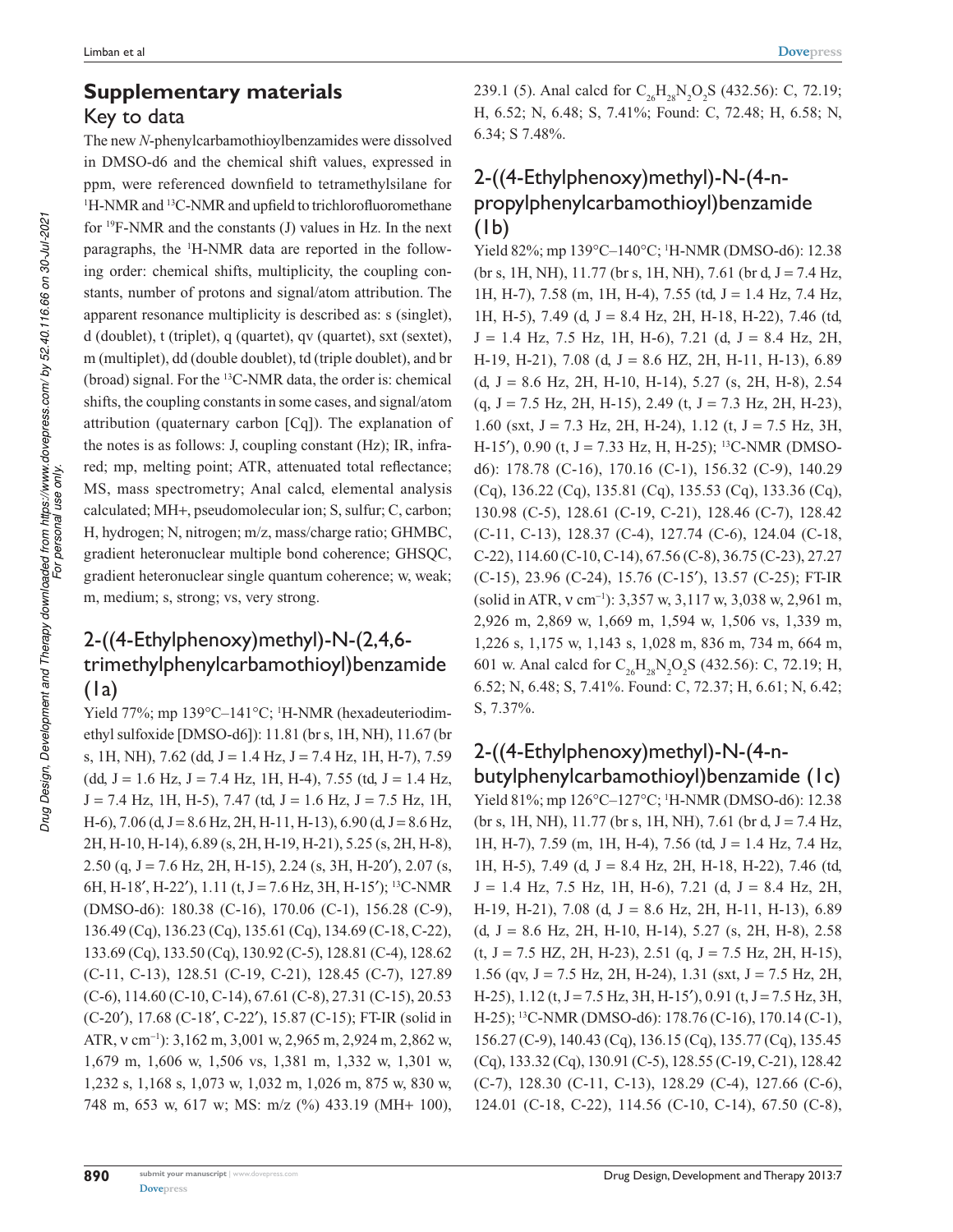34.28 (C-23), 32.98 (C-24), 27.22 (C-15), 21.66 (C-25), 15.73 (C-15'), 13.70 (C-25); FT-IR (solid in ATR, ν cm<sup>-1</sup>): 3,349 w, 3,233 w, 3,154 w, 3,116 w, 3,039 w, 2,958 m, 2,927 m, 2,864 w, 1,673 m, 1,593 m, 1,546 vs, 1,378 w, 1,339 s, 1,223 s, 1,176 w, 1,142 vs, 1,028 m, 955 w, 832 m, 789 w, 735 m, 668 m, 600 w. Anal calcd for  $C_{27}H_{30}N_2O_2S$ (446.60): C, 72.61; H, 6.77; N, 6.27; S, 7.18%. Found: C, 72.39; H, 6.71; N, 6.22; S, 7.18%.

# 2-((4-Ethylphenoxy)methyl)-N-(2,4dimethoxyphenylcarbamothioyl) benzamide (1d)

Yield 71%; mp 114°C-115°C; <sup>1</sup>H-NMR (DMSO-d6): 12.56 (s, 1H, NH), 11.71 (s, 1H, NH), 8.28 (d,  $J = 8.8$  Hz, H-22), 7.61 (br d, J = 7.4 Hz, 1H, H-7), 7.58 (dd, J = 1.6 Hz, 7.4 Hz, 1H, H-4), 7.55 (td, J = 1.4 Hz, 7.4 Hz, 1H, H-5), 7.46 (td, J = 1.4 Hz, 7.8 Hz, 1H, H-6), 7.07 (d, J = 8.6 Hz, 2H, H-11–13),  $6.88$  (d, J = 8.6 Hz, 2H, H-10-14),  $6.67$  (d, J = 2.5, 1H, H-19), 6.56 (dd, J = 2.5 Hz, 8.9 Hz, 1H, H-21), 5.26 (s, 2H, H-8), 3.80 (s, 3H, H-18′ or H-20′), 3.79 (s, 3H, H-18′ or H-20'), 2.50 (q, J = 7.6 Hz, 2H, H-15), 1.11 (t, J = 7.6 Hz, 3H, H-15); <sup>13</sup>C-NMR (DMSO-d6): 178.28 (C-16), 170.78 (C-1), 158.85 (C-18 or C-20), 156.91 (C-9), 152.75 (C-18 or C-20), 136.89 (Cq), 136.34 (Cq), 134.14 (Cq), 131.61 (C-5), 129.23 (C-11, C-13), 129.20 (C-4), 128.49 (C-6, C-7), 125.26 (C-22), 120.72 (C-17), 115.36 (C-10, C-14), 104.57 (C-21), 99.35 (C-19), 68.33 (C-8), 56.70 (C-18′ or C-20′), 56.09 (C-18′ or C-20′), 27.95 (C-15), 16.43 (C-15′); MS: m/z (%) 451.1 (MH+ 100), 239.1 (5); FT-IR (solid in ATR, ν cm<sup>-1</sup>): 3,214 m, 3,125 m, 3,031 m, 2,959 m, 1,670 m, 1,608 m, 1,548 vs, 1,503 vs, 1,465 s, 1,369 m, 1,326 s, 1,285 m, 1,229 vs, 1,160 vs, 1,120 s, 1,069 w, 913 w, 856 w, 827 m, 788 m, 721 m, 668 w, 629 w. Anal calcd for  $C_{25}H_{26}N_2O_4S$ (450.55): C, 66.65; H, 5.82; N, 6.22; S, 7.12%. Found: C, 66.34; H, 5.71; N, 6.24; S, 7.19%.

# 2-((4-Ethylphenoxy)methyl)-N-(2,4dibromophenylcarbamothioyl)benzamide  $(1e)$

Yield 76%; mp 153°C–154°C; <sup>1</sup>H-NMR (DMSO-d6): 12.36 (br s, 1H, NH), 12.09 (br s, 1H, NH), 7.95 (d, J = 2.4 Hz, 1H, H-19), 7.90 (d, J = 8.6 Hz, 1H, H-22), 7.63 (br d, J = 7.4 Hz, 1H, H-7), 7.62 (dd, J = 2.4 Hz, 8.6 Hz, 1H, H-21), 7.60  $(m, 1H, H-4), 7.58$  (td, J = 1.4 Hz, 7.4 Hz, 1H, H-5), 7.47 (td,  $J = 1.4$  Hz, 7.5 Hz, 1H, H-6), 7.08 (d,  $J = 8.6$  Hz, 2H, H-11, H-13), 6.89 (d, J = 8.6 Hz, 2H, H-10, H-14), 5.27 (s, 2H, H-8), 2.50 (q,  $J = 7.5$  Hz, 2H, H-15), 1.13 (t,  $J = 7.5$  Hz, 3H, H-15′); <sup>13</sup>C-NMR (DMSO-d6): 180.16 (C-16), 170.24 (C-1), 156.22 (C-9), 136.45 (Cq), 136.16 (Cq), 135.79 (Cq), 134.46 (C-19), 133.17 (Cq), 131.08 (C-5), 130.67 (C-21), 129.89 (C-22), 128.55 (C-11, C-13, C-4, C-7), 127.78 (C-6), 120.32 (C-20), 119.70 (C-18), 114.55 (C-10, C-14), 67.49 (C-8), 27.25 (C-15), 15.79 (C-15′); FT-IR (solid in ATR, v cm<sup>-1</sup>): 3,260 w, 3,082 w, 2,961 w, 2,918 w, 2,867 w, 1,677 m, 1,615 w, 1,559 m, 1,512 vs, 1,377 m, 1,311 m, 1,238 s, 1,161 s, 1,076 w, 1,041 m, 940 w, 860 w, 765 w, 735 w, 675 m, 605 w; MS: m/z (%) 548.9 (MH+ 100), 467 (26), 270.2 (25), 239.1 (5). Anal calcd for  $C_{23}H_{20}Br_2N_2O_2S$ (548.29): C, 50.38; H, 3.68; N, 5.11; S, 5.85%. Found: C, 50.15; H, 3.61; N, 5.02; S, 5.89%.

# 2-((4-Ethylphenoxy)methyl)-N-(2,5dibromophenylcarbamothioyl)benzamide  $(1f)$

Yield 89%; mp 128°C-129°C; <sup>1</sup>H-NMR (DMSO-d6): 12.42 (br s, 1H, NH), 12.12 (br s, 1H, NH), 8.06 (d,  $J = 2.4$  Hz, 1H, H-22), 7.66 (d,  $J = 8.6$  Hz, 1H, H-19), 7.63 (br d,  $J = 7.4$  Hz, 1H, H-7), 7.60 (m, 1H, H-4), 7.58 (td, J = 1.4 Hz, 7.4 Hz, 1H, H-5), 7.47 (td, J = 1.4 Hz, 7.5 Hz, 1H, H-6), 7.43 (dd,  $J = 2.4$  Hz, 8.6 Hz, 1H, H-20), 7.08 (d,  $J = 8.6$  Hz, 2H, H-11, H-13), 6.89 (d, J = 8.6 Hz, 2H, H-10, H-14), 5.26 (s, 2H, H-8), 2.50 (q,  $J = 7.52$  Hz, H, 2H-15), 1.13 (t,  $J = 7.5$  Hz, 3H, H-15′); <sup>13</sup>C-NMR (DMSO-d6): 180.14 (C-16), 170.28 (C-1), 156.22 (C-9), 138.26 (Cq), 136.14 (Cq), 135.71 (Cq), 134.13 (C-19), 133.25 (Cq), 131.03 (C-5), 131.00 (C-20), 130.67 (C-22), 128.55 (C-7), 128.51 (C-11, C-13), 128.46 (C-4), 127.61 (C-6), 119.64 (C-21), 118.34 (C-18), 114.49 (C-10, C-14), 67.53 (C-8), 27.24 (C-15), 15.74 (C-15′); FT-IR (solid in ATR, v cm<sup>-1</sup>): 3,240 m, 2,964 w, 1,674 m, 1,610 w, 1,569 m, 1,516 vs, 1,397 w, 1,313 m, 1,243 s, 1,159 s, 1,077 w, 1,044 m, 875 w, 823 w, 795 w, 755 w, 706 m, 611 w; MS: m/z (%) 548.9 (MH+ 100), 467 (14), 239.1 (5). Anal calcd for  $C_{23}H_{20}Br_2N_2O_2S$  (548.29): C, 50.38; H, 3.68; N, 5.11; S, 5.85%. Found: C, 50.21; H, 3.59; N, 5.12; S, 5.81%.

# 2-((4-Ethylphenoxy)methyl)-N-(3-trifluor omethylphenylcarbamothioyl)benzamide (1g)

Yield 73%; mp 119°C-120°C; <sup>1</sup>H-NMR (DMSO-d6): 12.48 (br s, 1H, NH), 11.96 (br s, 1H, NH), 8.07 (bs, 1H, H-18), 7.80  $(dq, J = 7.1 \text{ Hz}, 1H, H-22, 4 J (H18, 20-H22) = 1.6 \text{ Hz}, 7.67-$ 7.60 (m, 4H, H-4, H-7, H-20, H-21), 7.57 (td,  $J = 1.4$  Hz, 7.4 Hz, 1H, H-5), 7.48 (td, J = 1.4 Hz, 7.5 Hz, 1H, H-6), 7.09 (d,  $J = 8.6$  Hz, 2H, H-11, H-13), 6.90 (d,  $J = 8.6$  Hz,